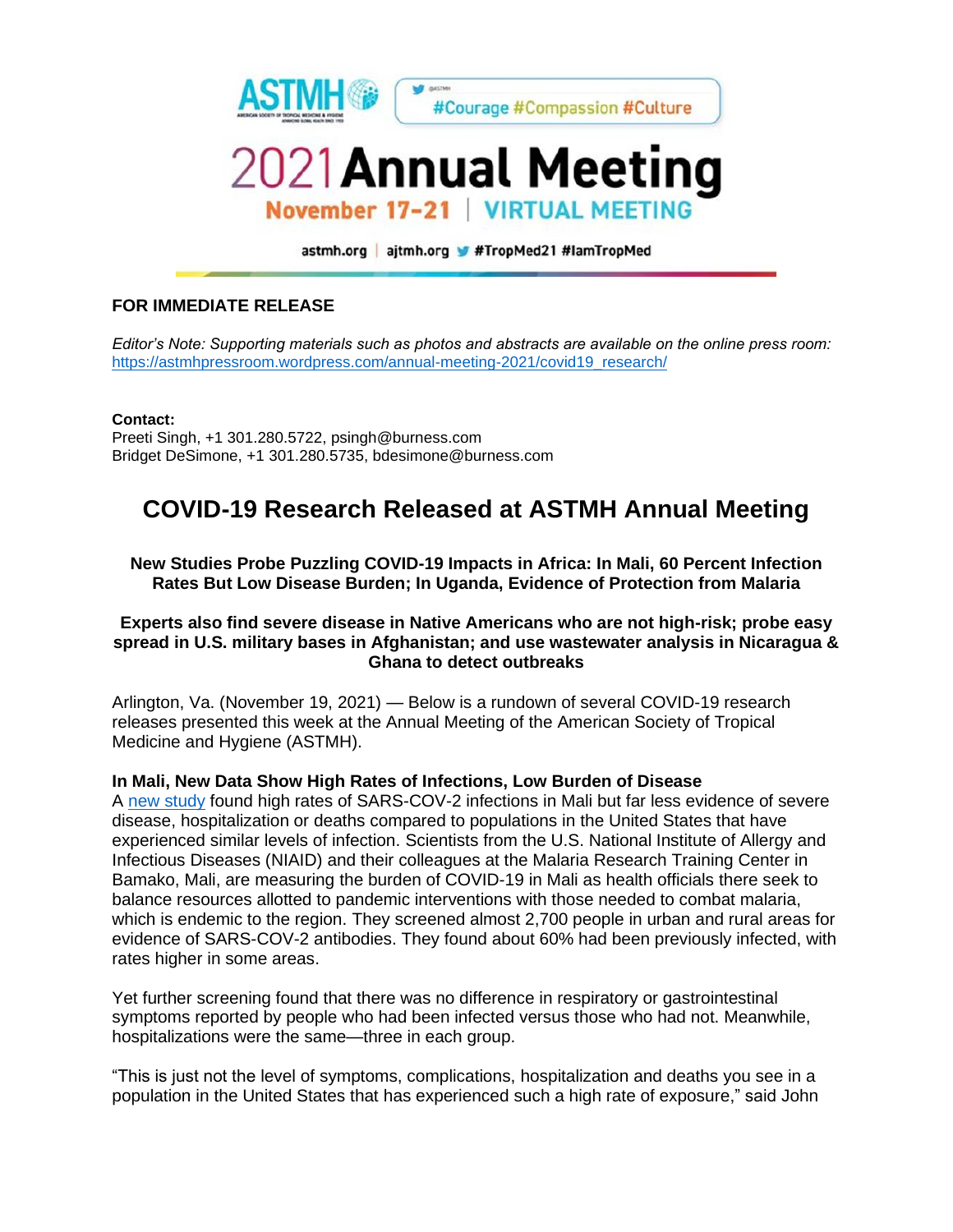Woodford, MD, a malaria researcher at NIAID. "Like the rest of sub-Saharan Africa, the population of Mali is relatively young. But this comparatively low burden of COVID-19 disease remained unchanged even when we adjusted for age."

Woodford said the researchers found no evidence to suggest infected people were protected by a pre-pandemic exposure to a different type of coronavirus. He said there is some speculation that routine exposure to malaria and other diseases common in Mali "trains" the immune system to refrain from overreacting to a SARS-COV-2 infection, as inflammatory reactions are a significant cause of COVID-19 complications and deaths.

# **In Uganda, High Exposure to Malaria Linked to Lower Risks from COVID-19**

In a [potentially related study,](http://app.core-apps.com/tristar-astmh21/abstract/d5e82e16-6932-4940-b150-54fb2db9feaa) researchers working in Uganda found COVID-19 patients with high rates of exposure to malaria were less likely to suffer severe disease or death than patients with low exposures.

"We went into this project thinking we would see a higher rate of negative outcomes in people with a history of malaria infections because that's what was seen in patients co-infected with malaria and Ebola," said Jane Achan, PhD, Senior Research Advisor at the Malaria Consortium and a co-author of the study. "We were actually quite surprised to see the opposite—that malaria may have a protective effect."

She said that an assessment of 597 hospitalized COVID-19 patients found only 5% of patients with high levels of previous malaria infections suffered severe or critical outcomes, compared with 30% for patients with relatively low levels of malaria exposure.

Severe and deadly COVID-19 infections are often associated with a surge of inflammatory proteins called cytokines—sometimes called a "cytokine storm." In the Ugandan study, COVID-19 patients with a history of malaria infections maintained normal levels of cytokines. Achan said a "blunting of cytokine response" has been known to occur in older children and adults living in areas of Africa with high rates of malaria. She said a potential protective effect from malaria infections could help explain why the pandemic has thus far not produced the high levels of deaths many feared would occur in Africa.

# **Risk Factors Can't Explain Worse COVID-19 Outcomes for Native Americans**

At the other end of the spectrum, researchers in New Mexico found American Indian/Alaska Native patients hospitalized with COVID-19 suffered more severe disease outcomes even though they had either the same or fewer risk factors, like high body-mass index (BMI) or respiratory disease, than Hispanic and White patients. [An analysis of some 332 COVID-19](http://app.core-apps.com/tristar-astmh21/abstract/f4ff7093-b9da-4ff6-9963-6a4f34454bad)  [patients](http://app.core-apps.com/tristar-astmh21/abstract/f4ff7093-b9da-4ff6-9963-6a4f34454bad) by researchers at the Center for Global Health at the University of New Mexico School of Medicine found that deaths, admissions to the intensive care unit (ICU), oxygen requirements and hospitalization times—all were greater for the American Indian/Alaska Native patients.

A second study from the same team found evidence of elevated viral loads in these patients compared to those from other ethnic groups. Douglas Perkins, PhD, director of the Center for Global Health, said future work will focus on defining the basis of the higher viral loads in order to design more effective interventions for this long-underserved patient population.